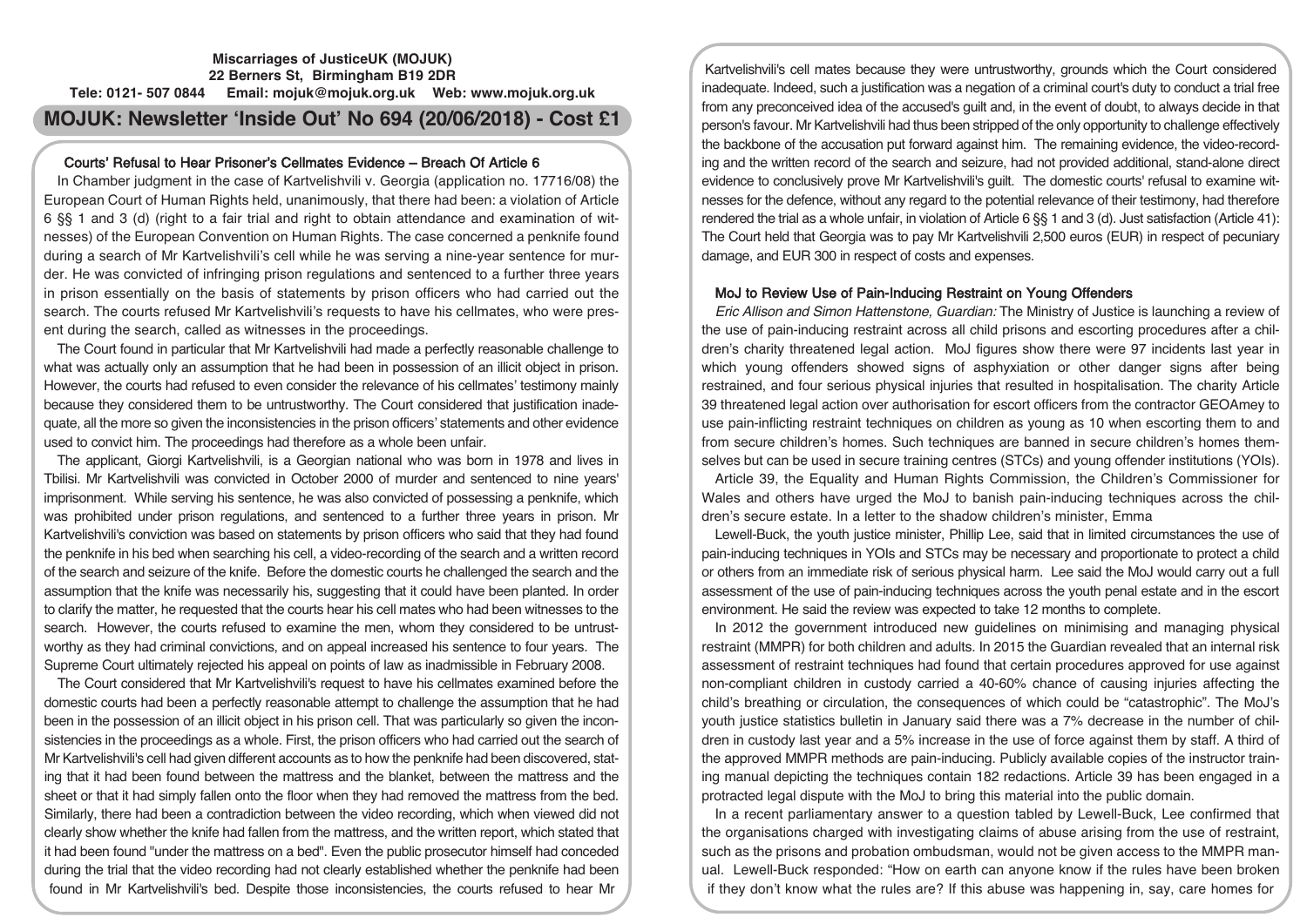the elderly, it would be a national scandal. But nobody seems to care about these children." Article 39's director, Carolyne Willow, said the review was a welcome development but she feared that many in the prison and security sectors would defend the status quo. "Prisons remain the only institutions where the deliberate infliction of pain on children is sanctioned. It will be up to all of us who work with and for children to reassure ministers that institutions can be run safely without the threat or imposition of pain," she said. An MoJ spokesman said: "Staff are trained to resolve conflict verbally and we are clear that restraint should only be used as a last resort where there is a risk of harm to self or others, and no other form of intervention is possible or appropriate. We are undertaking a review of our approach to ensure it remains appropriate for the youth estate and in line with the latest research."

#### Anti-Terrorism Plans 'Will Make Thoughtcrime A Reality'

Peter Walker, Guardian: Anti-terrorism proposals have been unveiled by the UK government that would make it an offence for people to publicly support a banned group even if they did not encourage others to do so. The move has prompted the human rights group Liberty to accuse the government of trying to "make thoughtcrime a reality". Liberty said it was alarmed at the plans to amend existing offences under the planned counter-terrorism and border security bill, details of which were announced on Wednesday. Fact sheets about the bill, published on the Home Office website, explained – said the director of public prosecutions, Alison Saunders – the need to "adapt to combatting the threat from international terrorism in a modern digital world". The proposed amendments making it easier to target people who support proscribed groups such as Islamic State would include a potential offence of displaying an associated flag or item of clothing.

A key change would be the illegality of making statements supporting a terrorist group while "being reckless as to whether others will be encouraged to support the organisation". Prosecutors would not have to prove the statements had actually had a recruiting effect on others. The fact sheet on the subject anticipates possible objections, such as interference with freedom of speech. It stresses that it would not be "unlawful to hold a private view in support of a terrorist organisation", only to "recklessly express those views, with the risk others could be influenced". The fact sheet says: "It is right to criminalise those who make clear expressions of support for terrorist organisations, and who are reckless as to whether that will encourage others to support the organisation. "This type of activity can lead to a real risk of harm to the public. We believe that radicalisation, be it deliberate or reckless, should be illegal, in order to stop support for these groups and to protect the public." Other proposals include one to make it clear in law that it would be an offence to view terrorist material online three or more times, or to communicate banned material to someone who does not understand they are being incited, such as a child or vulnerable person.

Rachel Robinson, Liberty's policy manager, said: "Blurring the boundary between thought and action by locking people up simply for exploring ideas undermines the foundations of our criminal justice system," she said. "Terrorists' primary goal is to undermine our freedom. With proposals like this, the government risks giving them exactly what they want." Planned changes include amending the crime of collecting information likely to be useful to a terrorist, to cover repeated viewing or streaming of material online; increasing to 15 years the maximum jail term for "preparatory" crimes such as collecting terrorist information or encouragement of terrorism; and increasing from two to five years the maximum period that fingerprints and DNA samples may be retained on national security grounds where a person has not been convicted of an offence.

## Ken Clarke Demands Judicial Inquiry Into Torture and Rendition

Former Justice Secretary, Ken Clarke, has called on the Prime Minister to set up an independent, judge-led inquiry into the UK's role in torture and rendition – in the wake of her apology to torture victims. Former Prime Minister, David Cameron, promised an inquiry as one of his first acts in the post in 2010 but the plans were shelved two years later by Mr Clarke who was then the Justice Secretary, citing ongoing police investigations. The Times reports that he now regrets that decision and has written to Theresa May - along with 13 other MPs and peers including Crispin Blunt, Lord Dubs and Alistair Carmichael - to demand an independent judge is now appointed. This comes less than five weeks after the Prime Minister issued an unprecedented apology to Abdul-Hakim Belhaj and Fatima Boudchar for the UK government's role in their rendition and torture in a joint UK-US operation in 2004. Maya Foa, director of Reprieve said: "The only way for the UK to regain moral authority on this issue is to fully examine and expose past wrongs. "David Cameron promised to establish a judge-led inquiry once police investigations had concluded. The Prime Minister's unreserved apology to Abdul-Hakim Belhaj and Fatima Boudchar last month means that moment has now arrived and Ken Clarke and his colleagues are right to call on Theresa May to keep the government's promise."

### 'Same Roof' Victim Compensation Rule Faces Legal Challenge

A woman sexually abused by her stepfather between the ages of four and 16 is challenging a law which stops victims of crime who lived under the "same roof" as their attacker prior to 1979, from receiving compensation. Her case is brought in courts covering England and Wales. There are separate challenges against the so-called "same roof rule" in Scotland and Northern Ireland. The Independent Inquiry into Child Sexual Abuse wants the rule scrapped. The Ministry of Justice says rules were changed in October 1979 so that any future child victims of domestic crimes can claim compensation, but the changes are not retrospective.

From the age of four until she was 16 the childhood of the woman, known for legal reasons as JT, was one of almost unimaginable suffering at the hands of her stepfather. Finally, in her 40s, JT found the courage to go to the police. In 2012 her stepfather faced justice. JT was the main witness at his trial, where he was convicted of eight offences including rape and sexual assault and jailed for 14 years. But when she applied for compensation under the Criminal Injuries Compensation Scheme, which provides state-funded compensation to victims of violent crime, she was refused. The problem was the "same roof rule" which says that compensation will not be paid if, prior to 1979, the victim and the assailant were living together as members of the same family at the time of the attack.

## 10 Prisons in Special Measures June 2018

To ask the Secretary of State for Justice, which prisons were in special measures as of 1 June 2018; and for what reason each of those prisons was put in special measures.

Prisons are selected for special measures in line with the Prisons Directorate Performance and Assurance Framework. Special measures means HM Prisons and Probation Service has determined it needs additional, specialist support to improve performance. Decisions are made based on a combination of data, management information, judgement from operational managers and in the case of Urgent Notification, HMIP recommendations.

The following prisons were in special measures 1st June 2018: Bedford, Bristol, Chelmsford, Guys Marsh, Lewes, Liverpool, The Mount, Nottingham, Wandsworth, Winchester, and Wormwood Scrubs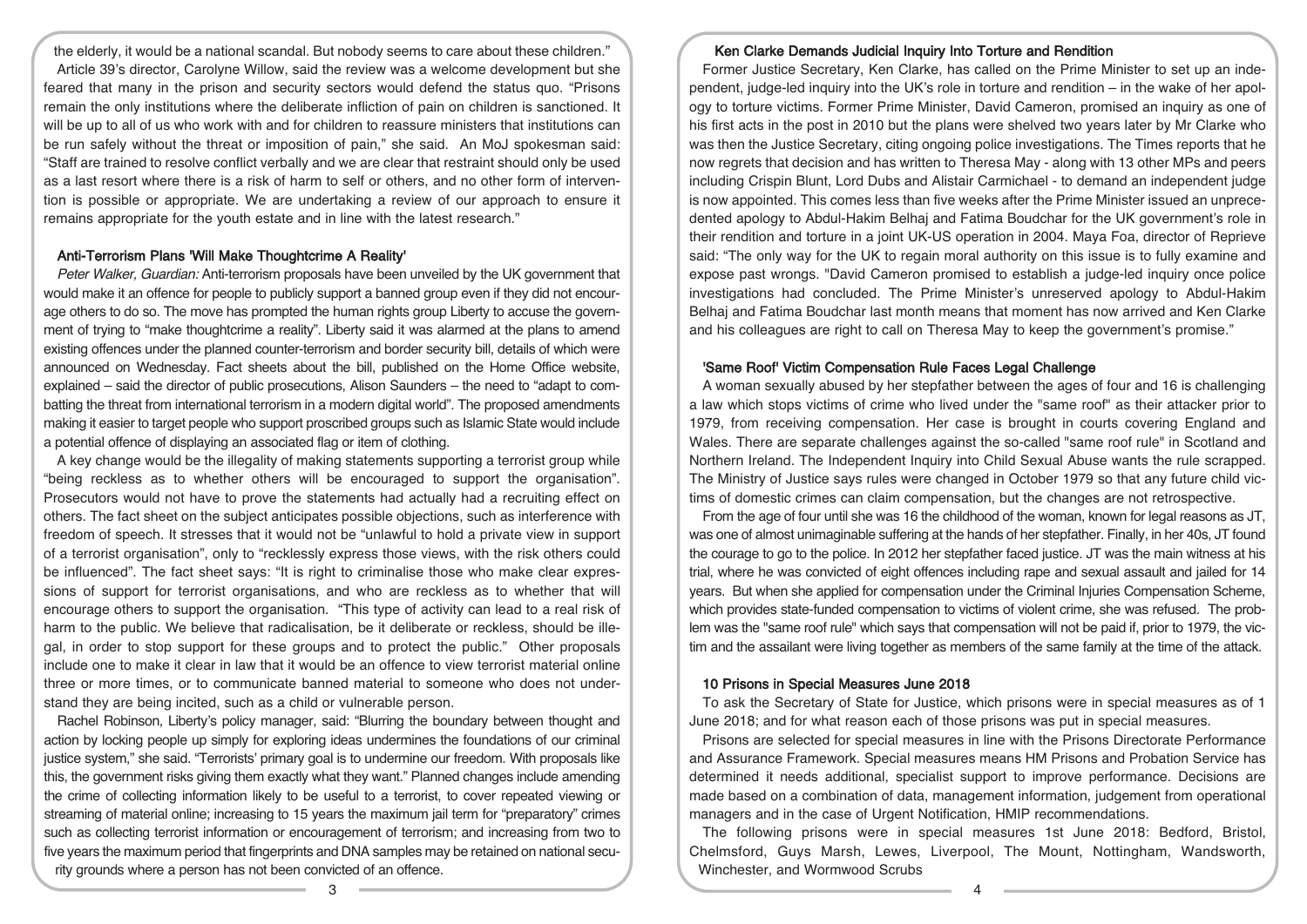## Prisons: Women with Dependants

Baroness Fall: To ask Her Majesty's Government what percentage of women in prison have dependants under 16 years old; and what is the average length of stay in prison for such women.

Baroness Vere of Norbiton (Con): My Lords, we recognise the significant impact that the imprisonment of a parent has on their children. Approximately 60% of women in custody have children but we do not collect data on the age of the child or whether they were dependants at the time of the mother being taken into custody. The average length of stay for women in prison recorded as having children is 1.5 years, versus 2.6 years for women not recorded as having children.

Baroness Fall (Con): I thank the Minister for her reply but is it not the case that we have more women going to prison, the vast majority of them for non-violent offences and many of whom have dependants? These children are being sent out of their homes to stay with relatives or into the care system. The cost of these broken homes to the children and to society as a whole should surely be of concern to us all. I urge the Minister to reflect on more family-friendly policies in future.

Baroness Vere of Norbiton: My Lords, as at 8 June there were 3,886 women in custody. That is approximately 5% of the total prison population, and that figure has remained relatively stable over recent years. So it is not the case that there are more women in prison, but it is true that most— 73%—are there for non-violent crimes. When an offender gets to the court they are asked whether they have dependent children and, if they do, that is taken into account in sentencing.

Baroness Vere of Norbiton: I thank the noble Lord for his question. It is of course our aim to provide the best rehabilitative regimes, specifically tailored to women's needs. To that end, the noble Lord is quite right that we have a female offenders strategy in progress at the moment. The department is working very hard on it and it will be published as soon as we are able.

Lord Trefgarne (Con): My Lords, is it not the case that there are a number of women who have been sent to prison for very modest offences—for example, not paying their TV licence and their three or four children have then been taken into care?

Baroness Vere of Norbiton:My noble friend raises a number of complex issues. I shall address the issue of TV licences because this is very important: 109,000 women are given a fine for not paying their TV licence, versus 42,000 men. It is not the case that they are then put in prison for not paying the TV licence; that happens occasionally if they do not pay the fine, and many poor decisions have to be taken in order for them to go to prison. I agree, though, that it is wrong that more women than men are being given fines for this offence, and we know that the BBC will be updating the Public Accounts Committee on this issue very soon.

Lord Bishop of Ely: My Lords, the MoJ has produced clear evidence that women's centres are effective at reducing reoffending, provide joined-up community services to support physical and mental health needs and give more opportunities to women to have access to their children. What assessment does the Minister make of the need for increased funding to sustain and open more women's centres?

Baroness Vere of Norbiton: My Lords, women's centres and women's services in general play an incredibly important role in supporting female offenders, many of whom have hugely complex needs. Over 50% of female offenders were abused as children and 60% experience domestic abuse in their lifetime. I think noble Lords will all agree that female offenders are on average potentially more complex than male offenders and need a wide variety of well-funded support.

Lord Beecham (Lab): My Lords, 17,000 children are affected by their mother going into prison and only 50% of them stay in the home where their mother was. Moreover, one in four women sentenced to imprisonment serves only 30 days. Is it not time that the Government and the judiciary looked at the effectiveness of imprisonment for these women, taking into

account the fact that there are only 12 women's custodial establishments? This puts a further geographical distance between the child and the mother. Can the Minister assure us that the Government will act to rectify these difficulties?

Baroness Vere of Norbiton: The noble Lord will have seen recently that the Lord Chancellor is focusing on short custodial sentences for both women and men. It is important that we increase the confidence of judges and magistrates in community sentences. We are working hard to improve this. The noble Lord is right to say that there are 12 female prisons across the country. The average distance from home for female prisoners is currently 54 miles—down from 68 miles in 2016. We are making progress and some of those numbers will be boosted by certain offenders needing to be far away from home to access specific services, such as psychological services.

Baroness Burt of Solihull (LD): My Lords, the Howard League for Penal Reform recently found that only 5% of children whose mothers are sent to prison remain in their home. I wonder who is being punished here. Will the Minister take back to this long overdue strategy for female offenders a presumption against prison for short-term sentencing of women?

Baroness Vere of Norbiton: My Lords, there is already a presumption against short-term sentencing. Custody is imposed only when an offence is so serious that only custody is merited. We are looking at how we can strengthen this particular guideline. Families as a whole play a very important part in a child's upbringing so of course we must look at getting rid of short sentences for women, but we must also look at getting rid of them for men too.

Lord Harris of Haringey (Lab): My Lords, 94—or maybe 96—women have died in prison since my noble friend Lady Corston's report was published. This recommends precisely what the Minister has just talked about—that custodial short sentences for women should be stopped and phased out. Has the Minister read the recent report from Inquest on the deaths of those women? How often in the last year have Ministry of Justice Ministers met the families of those who have died in prison?

Baroness Vere of Norbiton: If the noble Lord is happy for me to do so', I will write to him with the information he requested. Unfortunately, I have not had the opportunity to read the report he mentioned, but I certainly will do. Female suicide is a very serious and tragic issue. Thankfully, we have had just one death in custody in the last 12 months; in the previous year it was 10. However, we are talking about a smaller number of female prisoners as a whole. There is also the issue of self-harm. Women are five times more likely than men to self-harm in prison. We are well aware of this and are doing whatever we can to make sure that they are protected.

#### MPs and Peers Call For Judge-Led Inquiry Into UK Rights Abuses

Ian Cobain, Guardian: An all-party group of MPs and peers has written to Theresa May demanding a judge-led inquiry into the UK's role in human rights abuses since September 11. Denouncing what they described as "Britain's disgraceful involvement in rendition and torture", the group said this was the only way to establish the truth about who was responsible for abuses. The all-party parliamentary group on extraordinary rendition, led by Ken Clarke, is made up of five Conservatives, four Liberal Democrats and three Labour MPs and peers, plus two crossbenchers, one of them the former Lord Speaker Lady D'Souza. They have made the letter to the prime minister public weeks before the intelligence and security committee (ISC) publishes two reports on rendition after an investigation lasting more than four years.

Last month, Theresa May publicly apologised for Britain's involvement in a 2004 rendition operation in which MI6 assisted with the kidnap of Abdel Hakim Belhaj, an opponent of Muammar Gaddafi. Belhaj was flown to Tripoli along with his pregnant wife, Fatima Boudchar. David Cameron estab-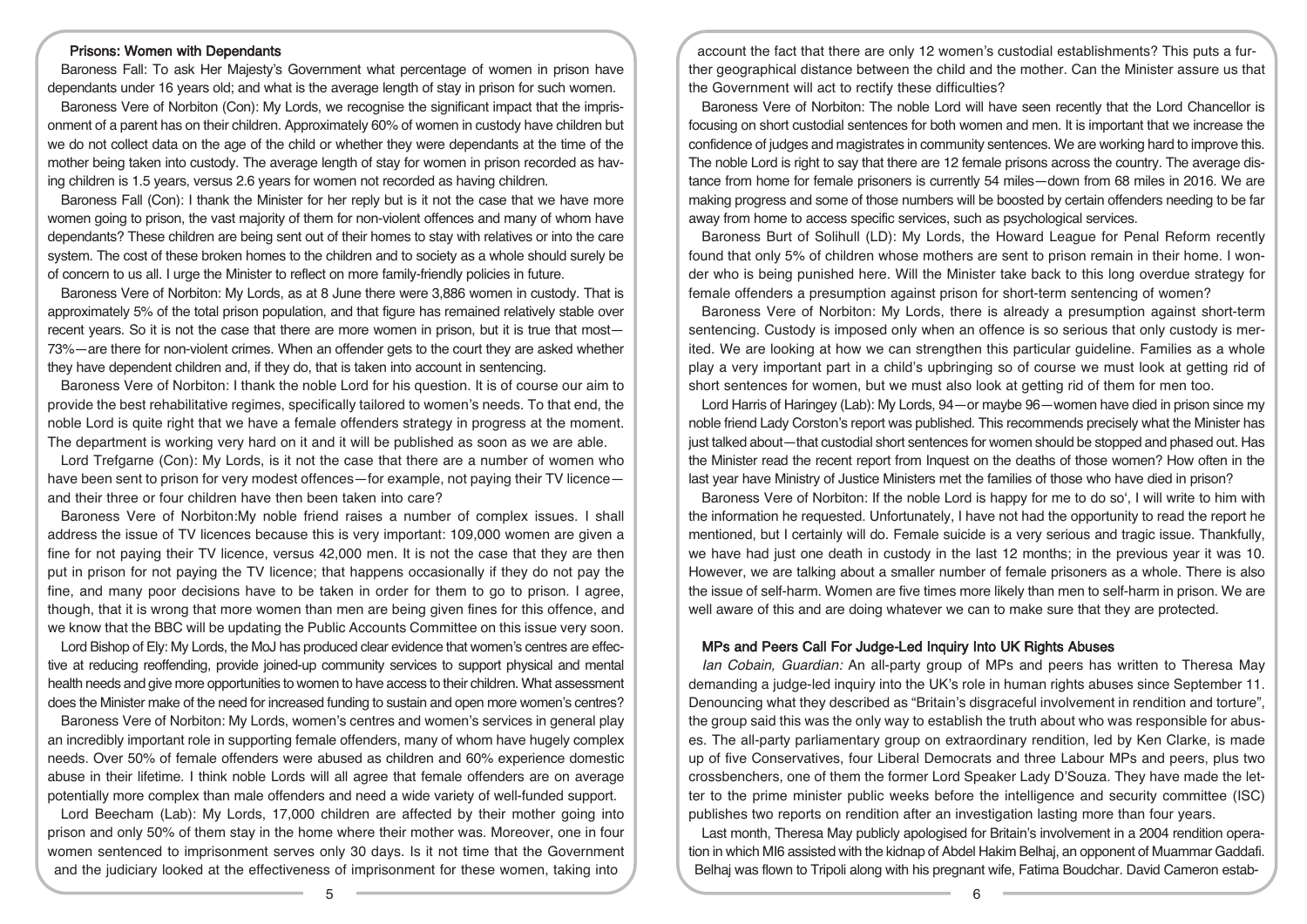lished an inquiry led by a former appeal court judge shortly after the 2010 general election. Sir Peter Gibson's work was suspended after Scotland Yard opened a criminal investigation into the rendition of Belhaj and Boudchar, and the matter was handed to the ISC. The police investigation ended with the Crown Prosecution Service deciding there was insufficient evidence to prosecute the prime suspect, Sir Mark Allen, a former head of counter-terrorism at MI6. In their letter, the parliamentarians noted the CPS had accepted Allen sought political authority for some of his actions, and said this indicated "that further investigation is needed into the involvement of ministers, civil servants and other government officials in the renditions".

"A judge-led inquiry is now the only way to establish the truth, ensure that lessons are learned and to restore public confidence in our intelligence and security services," they wrote. The ISC sent two reports to Downing Street last month. They are entitled Detainee Mistreatment and Rendition: 2001- 2010, and Detainee Mistreatment and Rendition: Current Issues. They will be made public only in redacted form after May has consulted the intelligence agencies that are the subjects of the reports. The ISC's first report is expected to touch upon the rendition of Belhaj and Boudchar, but not examine that rendition operation in any detail. It is thought it will answer many of the 27 questions identified by Gibson when his inquiry was halted by the government in 2012.

In a report published in 2013, Gibson made it clear that documents he had read showed British intelligence officers continued to be involved in the interrogation of detainees, despite their mistreatment having been witnessed. He questioned whether the UK had "a deliberate or agreed policy" of turning a blind eye to the mistreatment of prisoners, and whether MI6 and MI5 were willing to "condone, encourage or take advantage of rendition operations" mounted by others. He also reported that the documents raised serious questions as to whether the ISC was at times kept in the dark about the mistreatment of detainees and the agencies' involvement in mistreatment. In 2007, the ISC published a report on rendition that the UK intelligence agencies claimed had given them "a clean bill of health" on detainee mistreatment. The ISC's second report is expected to contain a number of recommendations concerning the guidance paper intended to prevent UK intelligence officers from becoming embroiled in human rights abuses.

Known as consolidated guidance to intelligence officers and service personnel on the detention and interviewing of detainees overseas, the paper provides safeguards for people being held by foreign governments, from whom the UK is seeking information. The current version was rewritten and made public by the Tory-Lib Dem coalition government in 2010, after the Guardian highlighted a number of instances in which its previous version appeared to have resulted in detainees being tortured while being asked questions from MI6 and MI5. Last year, the intelligence services commissioner, Sir Mark Waller, reported that GCHQ had failed to consider the guidance paper on 35 occasions when it was passing on intelligence to a foreign partner, including eight in which the intelligence should not have been shared.

#### Thames Valley Police Officer Jailed For Biting Victim

A former Thames Valley police officer has been jailed for 22 months for assaulting a 29 year-old woman. It follows an incident in Banbury on 10 June last year where the officer, who was off-duty, grabbed and bit the victim's nose. Rebecca Barnett, 33, of Wood End, Banbury, pleaded guilty to one count of causing grievous bodily harm without intent. Judge Smith said the victim suffered an "appalling" injury. Barnett, who has been dismissed from the force, assaulted former friend Leanne Rawlins outside Easington Football Club. Ms Rawlins needed surgery to repair her nose and was left with permanent scarring

## Romania Complicit In CIA Secret Detainee Programme

The case AI Nashiri v. Romania (application no. 33234/12) concerned the applicant's allegations that Romania had let the United States Central Intelligence Agency (the CIA) transport him under the secret extraordinary rendition programme onto its territory and had allowed him to be subjected to ill-treatment and arbitrary detention in a CIA detention "black site". He also complained that Romania had failed to carry out an effective investigation into his allegations. The applicant in the case, Abd AI Rahim Husseyn Muhammad AI Nashiri, is facing capital charges in the US for his alleged role in terrorist attacks.

In Chamber judgment! in the case the European Court of Human Rights held, unanimously, that there had been: violations of Article 3 (prohibition of torture) of the European Convention on Human Rights, because of the Romanian Government's failure to effectively investigate Mr AI Nashiri's allegations and because of its complicity in the CIA's actions that had led to ill-treatment; violations of Article 5 (right to liberty and security), Article 8 (right to respect for private life), and Article 13 (right to an effective remedy) in conjunction with Articles 3, 5 and 8, violations of Article 6 § 1 (right to a fair trial within a reasonable time), and Articles 2 (right to life) and 3 taken together with Article 1 of Protocol No. 6 (abolition of the death penalty) because Romania had assisted in Mr AI Nashiri's transfer from its territory in spite of a real risk that he could face a flagrant denial of justice and the death penalty.

The Court had no access to Mr AI Nashiri as he is still being held by the US authorities in very restrictive conditions so it had to establish the facts from various other sources. In particular, it gained key information from a US Senate report on CIA torture which was released in December 2014. It also heard expert witness testimony. The Court concluded that Romania had hosted a secret CIA prison, which had the code name, Detention Site Black, between September 2003 and November 2005, that Mr AI Nashiri had been detained there for about 18 months, and that the domestic authorities had known the CIA would subject him to treatment contrary to the Convention. Romania had also permitted him to be moved to another CIA detention site located either in Afghanistan (Detention Site Brown) or in Lithuania (Detention Site Violet), as found in another judgment delivered today Abu Zubaydah v. Lithuania, thus exposing him to further ill-treatment. The Court therefore found that Mr AI Nashiri had been within Romania's jurisdiction and that the country had been responsible for the violation of his rights under the Convention. It also recommended that Romania conclude a full investigation into Mr AI Nashiri's case as quickly as possible and, if necessary, punish any officials responsible. The country should also seek assurances from the United States that Mr AI Nashiri will not suffer the death penalty.

## Supreme Court Finds Northern Ireland's Abortion Laws Breach Human Rights

In a landmark judgment, a majority of the Supreme Court has held that the current law on abortion in Northern Ireland breaches Article 8 of the European Convention on Human Rights (ECHR) by failing to provide exceptions to the prohibition on abortion in cases where the foetus will not survive birth and where the pregnancy is the result of rape or incest. The case was brought by the Northern Ireland Human Rights Commission. The appeal was heard in the week of the 50th anniversary of the Abortion Act 1967, which enabled access to abortion in a wide variety of circumstances in England, Scotland, and Wales, but was excluded from applying in Northern Ireland.

In five separate judgments, a majority of the Supreme Court found that the abortion regime in Northern Ireland breaches women's rights to privacy and bodily autonomy - protected under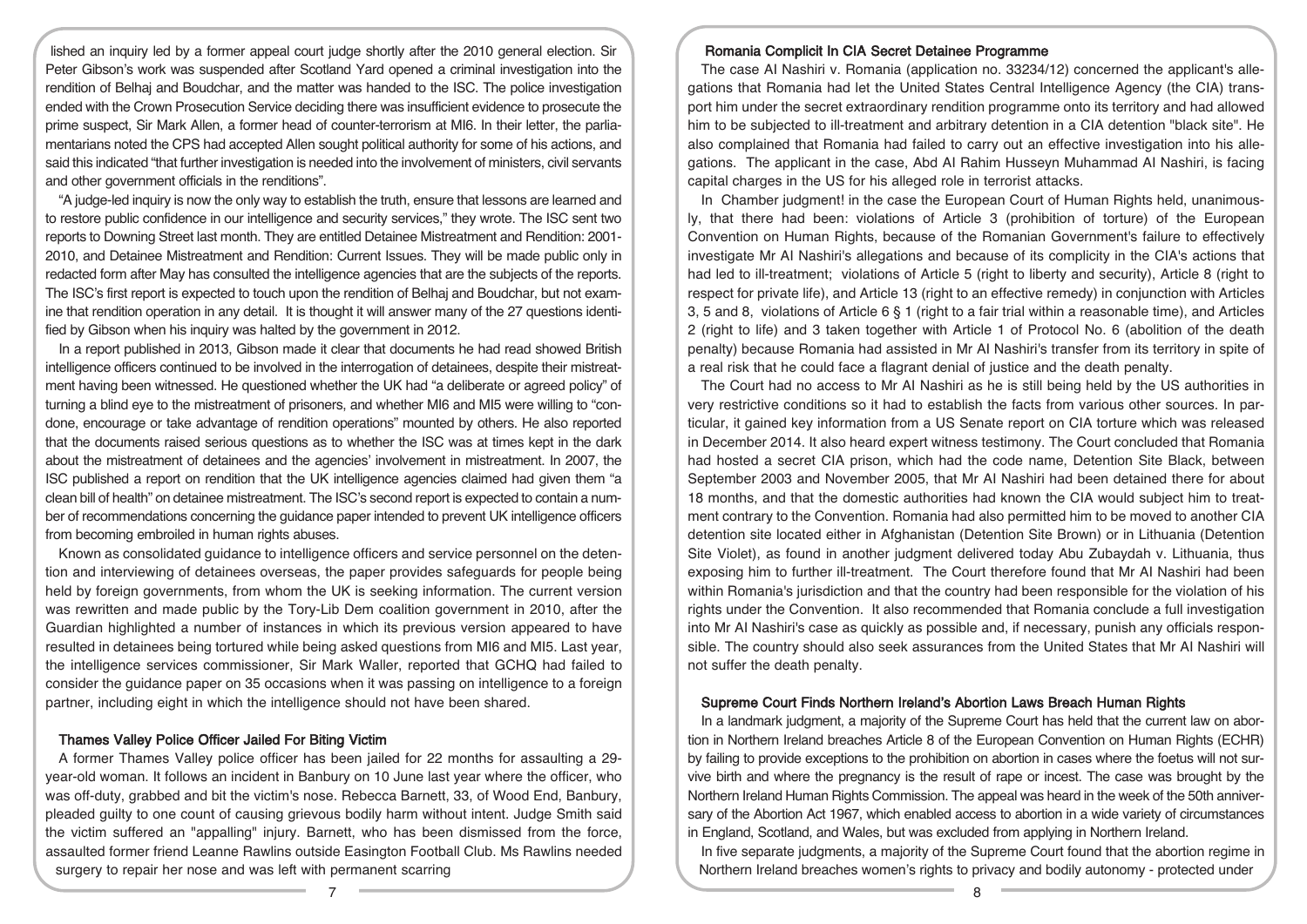Article 8 ECHR – in cases of fatal foetal abnormality pregnancies, or where the pregnancy is a result of rape or incest. The law does not achieve what it purports to in any event, as Northern Ireland "merely outsources the issue, by imposing on the great majority of women within the categories in issue in this appeal the considerable stress and the costs of travelling abroad, away from their familiar home environment and local care" Two of the judges (Lord Kerr and Lord Wilson) held that the prohibition on abortion in those categories subjects women to inhuman or degrading treatment, contrary to Article 3 ECHR.

Although the Court stopped short of making a formal declaration that Northern Ireland law is incompatible with human rights because the NIHRC did not have standing to bring the proceedings, it nevertheless chose to state its "positive conclusion of incompatibility" and underlined the need for review and reform noting that following the decisive referendum in the Republic of Ireland Northern Ireland now stands "almost alone [in Europe] in the strictness of its current law".

Lord Mance said: "the present legislative position in Northern Ireland is untenable and intrinsically disproportionate… the present law clearly needs radical reconsideration. Those responsible for ensuring the compatibility of Northern Ireland law with the Convention rights will no doubt recognise and take account of these conclusions, at as early a time as possible, by considering whether and how to amend the law, in the light of the ongoing suffering being caused by it." The judgment follows a powerful report from the Committee on the Elimination of Discrimination against Women (CEDAW) in February 2018 that the current restrictions on accessing abortion services in Northern Ireland constitute 'grave' and 'systemic' violations of women's rights.

Janet Farrell, solicitor at Bhatt Murphy representing Humanists UK, commented, "This landmark case from the UK's most senior court confirms what women in Northern Ireland know only too well – that the current law on abortion in Northern Ireland simply does not afford women the dignity or personal autonomy demanded by human rights law. As Lord Mance put it the present law treats the pregnant woman as a "vehicle" who must continue her pregnancy "whatever the other circumstances and whatever her wishes". It is up to law-makers now to review and radically reconsider the law as the Supreme Court expects and the women of Northern Ireland deserve." Human rights issues are not a devolved matter and they are thus the concern for the UK Government, not just the Northern Ireland Assembly, which has not been functioning since January 2017. The UK Government now needs to act to protect the rights of women in Northern Ireland.

#### Report on an Unannounced Inspection of HMP Belmarsh

37 recommendations from the last inspection had not been achieved and 10 only partly achieved. HMP Belmarsh in south east London is one of only three high security core local prisons in England and Wales. Probably the most high-profile prison in the UK, it held an extremely complex mix of men. There were young adults, and low-risk men similar to those held in other local prisons, but also over 100 with an indeterminate sentence, and those in custody for the most serious offences. The high security unit (HSU), in effect a prison within a prison, held some of the highest-risk prisoners in the country, adding a further layer of complexity. In addition, there were a large number of foreign national prisoners, others who needed to be protected because of their offence, and a small number requiring specific management arrangements because of their public and media profile. Meeting the demands and priorities of these various groups remained a hugely complicated task, and the results of this inspection need to be considered in this context.

At our last inspection in February 2015, we concluded that the prison was doing well to

balance the need for high levels of security with running a safe and decent regime. We found some weaknesses in the regime, but generally thought the prison was well run. At this inspection, we found that the prison faced several new challenges, some of which were outside the governor's direct control.

For instance, there was a significant shortage of frontline staff. It was being addressed, but had resulted in a severely depleted daily regime and regular redeployment of specialist staff to ensure that even a basic period of daily unlocking time could be given. We considered this issue had affected all four of our healthy prison tests, but was particularly detrimental to the area of purposeful activity. The funding for education and training was insufficient and meant the prison could not meet all prisoners' needs. The number of work opportunities had declined since our last inspection; the provision overall was far too limited, and inevitably attracted our lowest possible assessment. Once new staff arrive, which we were told would be in the near future, the prison's leadership team would need to prioritise improving this aspect of the prison's work.

The number of incidents of violence had increased since our last inspection, and some were serious. However, in some important respects, the increase was not as significant as in many other local prisons. The overall level of security at the prison had helped, and the use of illegal drugs was less of a problem than we might have expected. Technology was being used to support efforts to manage violence and drug use at the prison, for example through the body scanner being piloted in reception. Early results were encouraging, and I was told that staff welcomed the initiative, as did many prisoners who wanted to see the disruptive and dangerous trade in contraband disrupted. The prison had taken a zero-tolerance approach to poor behaviour, which we would support, but it needed to be developed to ensure management better understood the causes of violence and to offer more proactive work to address the underlying issues.

Some good work was being done to identify men who were vulnerable, including those at risk of self¬harm, and the prison had responded well to Prisons and Probation Ombudsman (PPO) recommendations following the three self-inflicted deaths that had taken place since our last visit. Nevertheless, some very complex men were held at the prison. They often presented with a combination of mental health issues, personality disorders and very challenging behaviour, and it was encouraging to be told that the high security and long-term directorate was reviewing how these men were being managed and considering what improvements could be made. Overall, despite some concerns, we considered that outcomes in safety remained reasonably good.

Many men were being held in overcrowded cells designed for two, but now holding three prisoners. We thought that this practice should stop, and that the prison's operational capacity should be reduced to achieve this. The governor also pointed to significant failings with the Carillion facilities management contract, which he felt had made it difficult to keep the prison functioning efficiently. While most staff were decent and diligent, many prisoners told us that some were not, and we observed a minority of wing-based staff who were dismissive and disrespectful in their dealings with prisoners. There was a lack of leadership of equality and diversity work, which needed to be relaunched to ensure the considerable needs of prisoners with protected characteristics were understood and, where possible, met. Health care provision was strong, and both social and substance misuse work were excellent. However, overall we considered that outcomes for prisoners in the area of respect were not sufficiently good.

Children and families work was generally good, and the prison understood the rehabilitation needs of the complex population well. Staffing shortages were affecting the range and quality of work being undertaken by the offender management unit, and many men had little, if any, contact with their